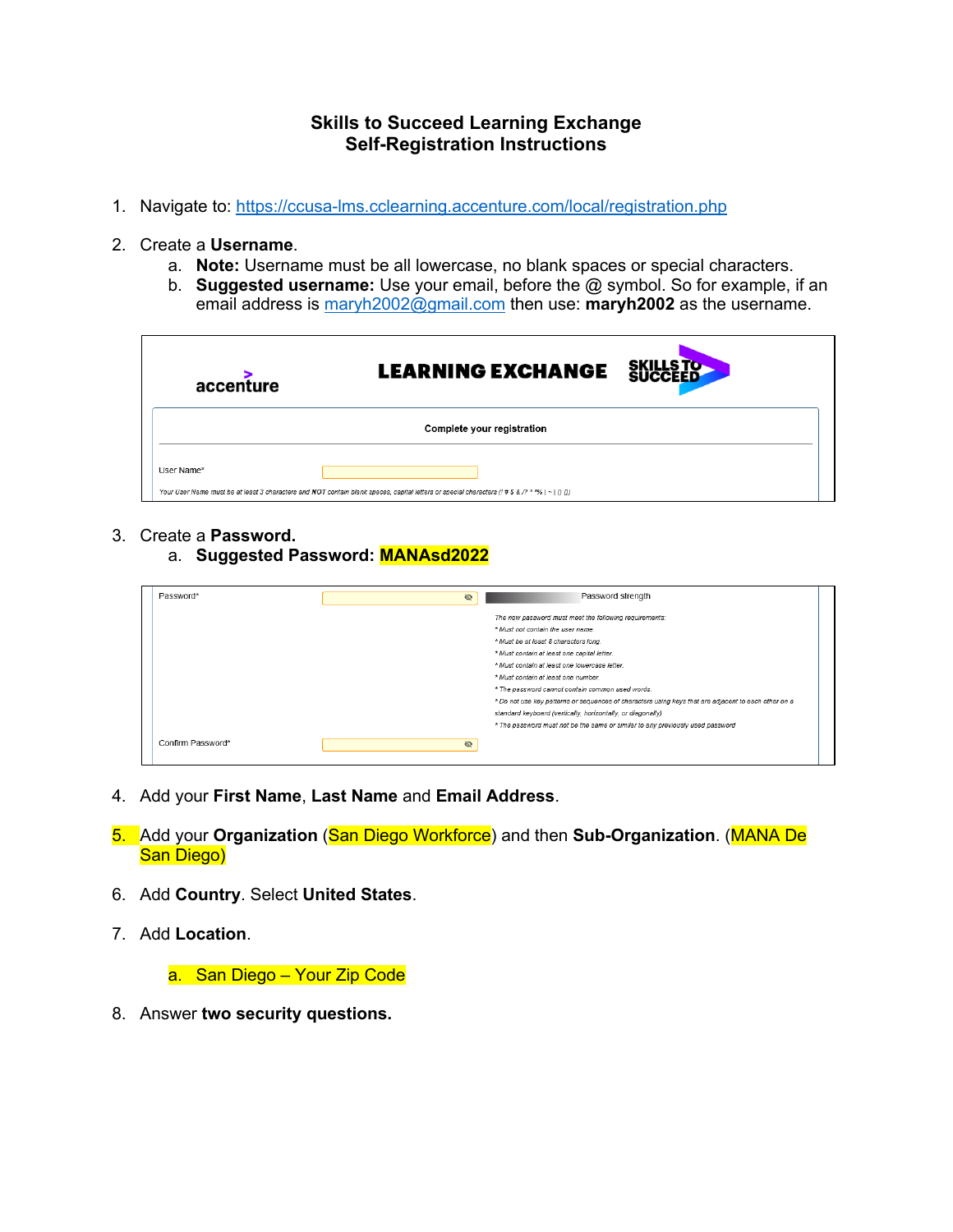| Enter two security questions so that you can retrieve your User Name or Password if you forget it later. |                         |  |
|----------------------------------------------------------------------------------------------------------|-------------------------|--|
| Select your first security question*                                                                     |                         |  |
| What is the name of your first school?                                                                   | school<br>$\checkmark$  |  |
| Select your second security question*                                                                    |                         |  |
| What is the name of your favourite teacher?                                                              | teacher<br>$\checkmark$ |  |

- 9. Add the **word verification** listed on the screen.
- 10. Click **Confirm My Registration**. They will be brought directly to the Learning Exchange Homepage.

## **Once you're registered, here's instructions to get you logged on subsequent times.**

- 1. Navigate to: http://skillstosucceedlearning.accenture.com
- 2. Enter your **Username** and **Password** and click **Login**.
	- **Note**: You must enter your username and password exactly as it was created with no extra spaces. It is also case sensitive.



## **After logging in, head to "My Training Plan"**